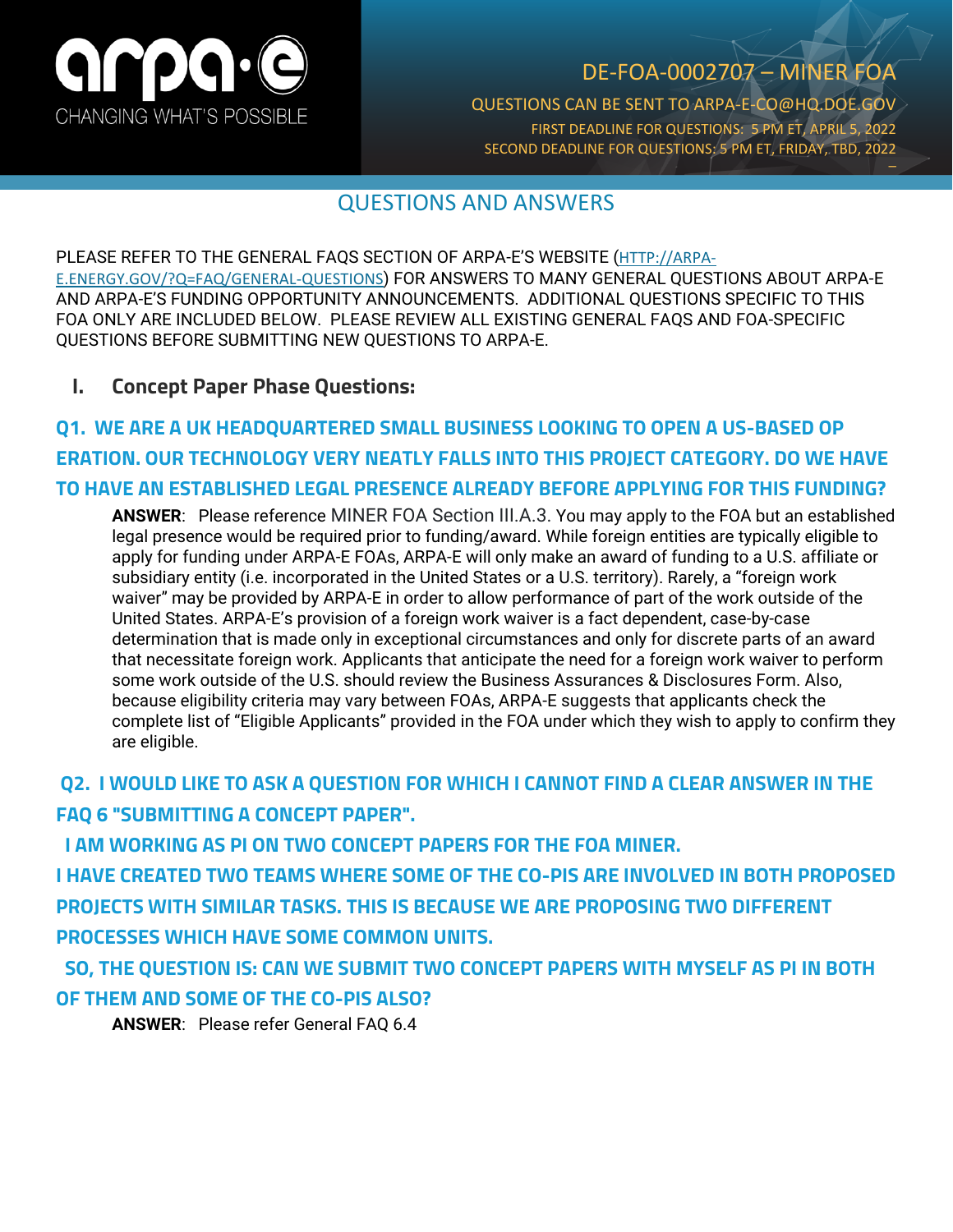# arpa.e

**Q3. MY NAME IS \*\*\*\* REDACTED \*\*\*\* AND I AM THE \*\*\*\* REDACTED \*\*\*\*. WE ARE INTERESTED IN SUBMITTING A CONCEPT PAPER FOR THE RECENTLY RELEASED MINER FOA AND HAVE A FEW QUESTIONS.** 

- **1. WE NOTICED THERE ARE 2 FOAS 0002707 AND 0002708. IS THE ONLY DIFFERENCE BETWEEN THESE TWO FOAS THE SMALL BUSINESS ELIGIBILITY REQUIREMENT FOR FOA 0002708 AND THE ANTICIPATED AWARD? I SEE REQUIREMENTS FOR SMALL BUSINESS ARE LISTED THROUGHOUT FOA 0002707. WE ARE A SMALL START UP COMPANY, WOULD WE BE ALLOWED TO APPLY FOR BOTH?**
- **2. SINCE THIS IS A DOE GRANT, WOULD YOU BE ALLOWED TO COLLABORATE WITH RESEARCH UNIVERSITIES FROM CANADA? FOR CONTEXT, WE SEE THERE IS A CANADIAN UNIVERSITY ON THE TEAMING PARTNERS LIST. ANSWER**:
	- 1. The answer to both is yes.
	- 2. Collaboration with foreign universities may be allowed in some circumstances. See MINER FOA Section III.A.3. Foreign entities are typically eligible to apply for funding under ARPA-E FOAs, ARPA-E will only make an award of funding to a U.S. affiliate or subsidiary entity (i.e. incorporated in the United States or a U.S. territory). Rarely, a "foreign work waiver" may be provided by ARPA-E in order to allow performance of part of the work outside of the United States. ARPA-E's provision of a foreign work waiver is a fact dependent, case-by-case determination that is made only in exceptional circumstances and only for discrete parts of an award that necessitate foreign work. Applicants that anticipate the need for a foreign work waiver to perform some work outside of the U.S. should review the Business Assurances & Disclosures Form. Also, because eligibility criteria may vary between FOAs, ARPA-E suggests that applicants check the complete list of "Eligible Applicants" provided in the FOA under which they wish to apply to confirm they are eligible.

**Q4. I HAVE A FEW QUESTIONS REGARDING THE FOA FOR THE ARPA-E MINER FOA. \*\*\*\* REDACTED \*\*\*\* HAS A PATENTED TECHNOLOGY FOCUSING ON IMPROVED MINERAL LIBERATION AND COMMINUTION. WE HAVE DONE PREVIOUS TESTING ON A WIDE RANGE OF MINERALS. THE QUESTIONS I HAVE CENTER AROUND 1.) WHAT SPECIFIC MINERALS WOULD BE CONSIDERED FOR THIS FUNDING OPPORTUNITY? 2.) WHO IS THE BEST PERSON TO CONTACT WITH THESE QUESTIONS?**

**ANSWER**: 1. Category 1 - Mineral Comminution Energy Reduction aims to reduce comminution energy and reduce unrecovered energy-relevant minerals in  $CO<sub>2</sub>$ -reactive ore. Therefore, the only constraint is from CO<sub>2</sub>-reactive ore. The term CO<sub>2</sub>-reactive ore is a composite characterized by the CO<sub>2</sub>-reactive gangue minerals (e.g., olivine, serpentine, etc.) and the conventional minerals targeted during mining (e.g., sulfides and oxides).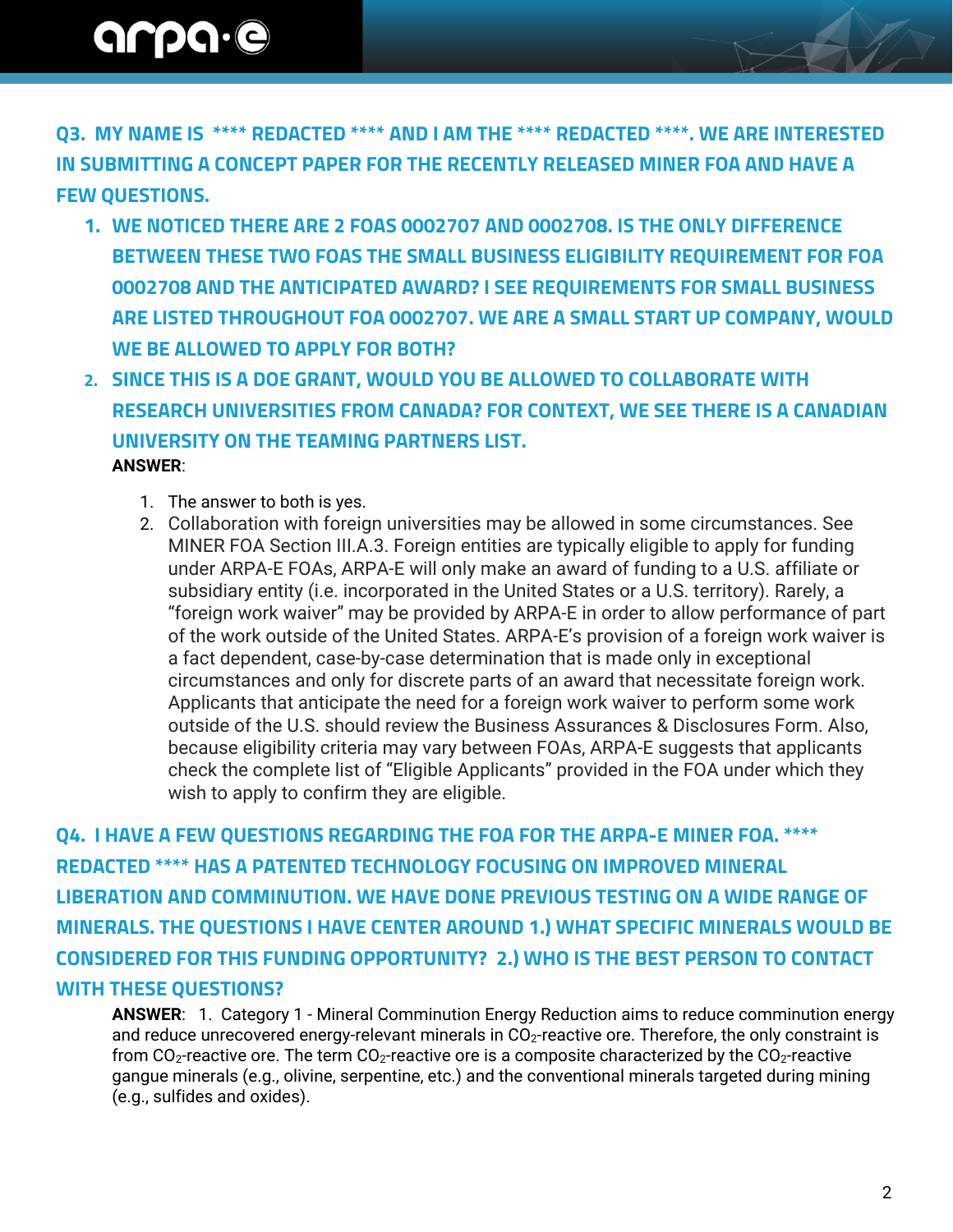2. Please refer to MINER FOA Section VII.A. Agency Contacts.

**Q5. WOULD YOU BE ABLE TO PROVIDE MORE CLARIFICATION ON THIS SENTENCE IN THE PROGRAM OBJECTIVES PORTION:**

**"THE PURPOSE OF THE OBJECTIVE IS TO PROVIDE THE UNITED STATES WITH AN INCREASED DOMESTIC SUPPLY OF COPPER, NICKEL, LITHIUM, COBALT, RARE EARTH ELEMENTS, AND OTHER ELEMENTS REQUIRED FOR THE TRANSITION TO CLEAN ENERGY."**

**SPECIFICALLY, WHAT WOULD BE INCLUDED IN "OTHER ELEMENTS". WE HAVE DONE SOME TESTING WITH URANIUM/VANADIUM AND OTHER ON THE CRITICAL MINERALS LIST. WE ARE JUST TRYING TO DETERMINE WHAT OUR BEST PROJECT WOULD BE FOR THIS.**

**ANSWER**: All elements listed under the critical minerals list are of interest. The constraint is the elements must be recovered from the  $CO<sub>2</sub>$ -reactive minerals' chemistry if Category 2 – Improvements in Energy Relevant Mineral Yield from CO<sub>2</sub>-Reactive Minerals is pursued. If element yield is increased by Category 1 - Mineral Comminution Energy Reduction, the constraint is recovering elements from  $CO_{2}$ reactive ore.  $CO_2$ -reactive ore is a composite characterized by the  $CO_2$ -reactive gangue minerals (e.g., olivine, serpentine, etc.) and the conventional minerals targeted during mining (e.g., sulfides and oxides). The objective of Category 1 is to develop cost-reducing technologies to significantly decrease comminution energy and reduce unrecovered energy-relevant minerals in the tailings.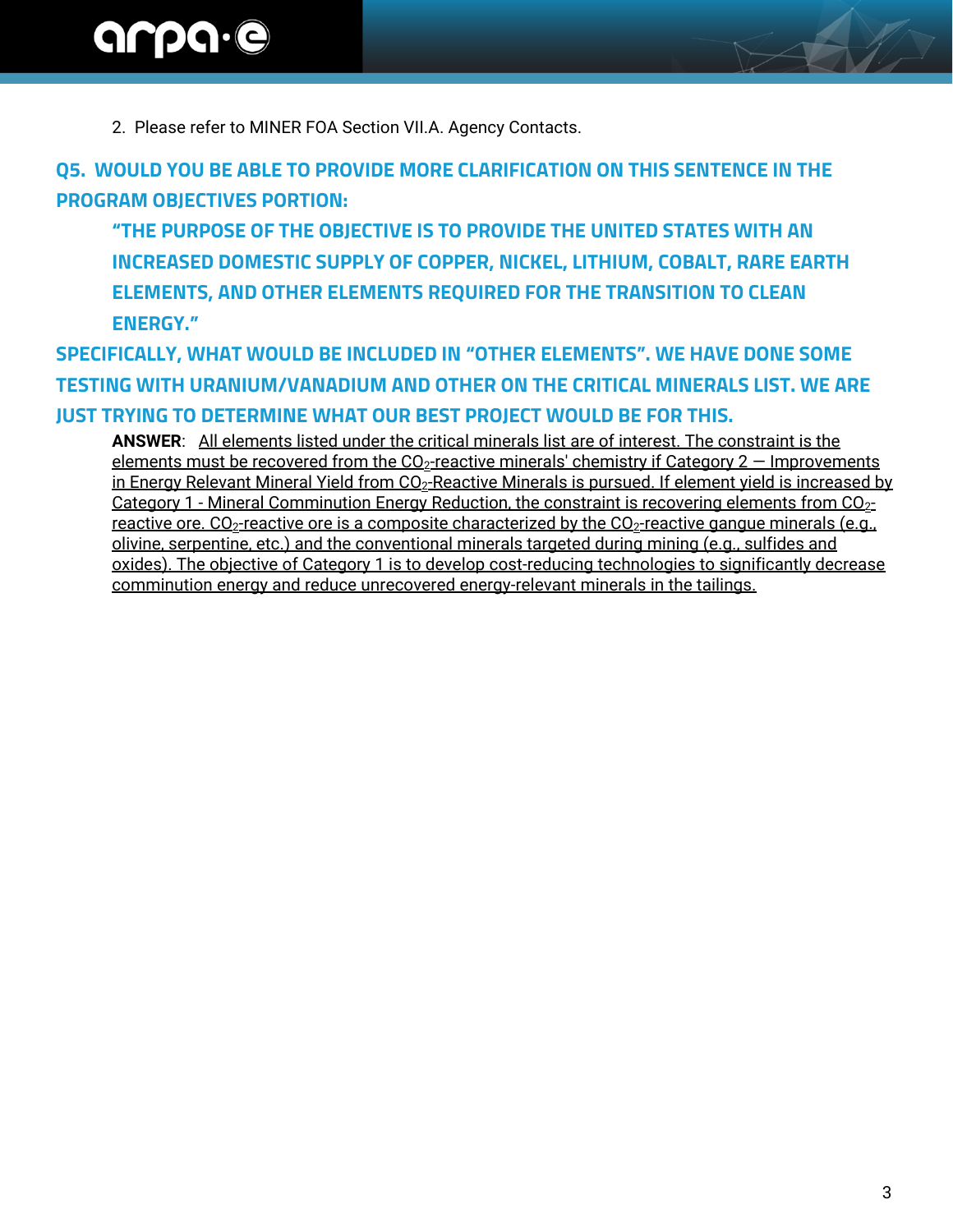**Q6. I AM A PROFESSOR IN ECONOMIC GEOLOGY, THE STUDY OF MINERAL DEPOSITS, \*\*\* REDACTED \*\*\*. I SAW THE MINER FOA. I AM INTERESTED IN CATEGORY 4 SENSING, ANALYZING AND ENABLING CARBONATION POTENTIAL AND MINERALIZATION, PARTICULARLY ON THE OBJECTIVE OF:**

*DEVELOP SURVEYING TECHNOLOGIES TO ADVANCE EXPLORATION VECTORS OF CO2 – REACTIVE ROCK FORMATIONS, QUANTIFY RESERVOIR CARBONATION, AND QUANTIFY ENERGY– RELEVANT MINERALS LEACHED AND RE-MINERALIZED DURING CARBONATION OF THE CO2-REACTIVE MINERALS.*

 **I DO HAVE A QUESTION. THE ANNOUNCEMENT ONLY MENTIONED MAFIC-ULTRAMAFIC ROCKS AS SOURCES OF CO2 REACTIVE MINERALS, BUT SUCH MINERALS ALSO OCCUR IN LARGE QUANTITY IN MAGNESIAN SKARNS, A TYPE OF MINERAL DEPOSIT THAT FORM BY THE REPLACEMENT OF DOLOSTONE. IN MG-SKARNS THE EARLY MINERALS ARE DOMINANTLY FOSTERITE (MG-OLIVINE) AND DIOPSIDE (CA-MG PYXOENE), WITH MINOR PERICLASE. THE OLIVINE TYPICALLY HAVE STRONG RETROGRADE ALTERATION TO CHONDRODITE, HUMITE, CLINOHUMITE, AND AMPHIBOLE (ALL MG-RICH), WHICH ARE FURTHER ALTERED TO ABUNDANT SERPENTINE WITH SOME PHLOGOPITE, TALC, AND MINOR BRUCITE AND MG-RICH CHLORITE. IN CURRENT DAY THE DOMINANT MINERALS IN SUCH DEPOSITS ARE SERPENTINE AND CA-MG PYROXENE. VARIOUS PROPORTIONS OF THE SERPENTINE MAY BE FIBROUS; IN THE OLDER DAYS THEY WERE MINED FOR ASBESTOS. SUCH DEPOSITS MAY CONTAIN ECONOMIC SN, MO, FE, CU, AU, ZN-PB, U, AND B METALS. THERE WERE ALSO MINED FOR DIOPSIDE, NEPHRITE, AND ASBESTOS.**

 **WOULD YOU ACCEPT PROPOSALS TO DEVELOP EXPLORATION VECTORS OF MG-SKARNS? THE ADVANTAGES INCLUDE THE HIGHLY CONCENTRATED CO2 REACTIVE MINERALS, AND LIKELY STRONG COLLABORATION AND CONTRIBUTION FROM MINERALS COMPANIES WHO TRADITIONALLY ARE ONLY INTERESTED IN THE METALS. IF THE CARBON SEQUESTRATION IS IN COLLABORATION WITH A MINING OPERATION, THEN THE CO2-REACTIVE MINERALS WILL HAVE ALREADY BEEN MILLED TO FINE PARTICLES BY THE MINES, WHICH WILL SIGNIFICANTLY REDUCE THE COSTS OF THE CARBON SEQUESTRATION PROCEDURES. THIS WILL BE A LOT CHEAPER THAN USING MAFIC-ULTRAMAFIC ROCKS, FOR WHICH THE SEQUESTRATION OPERATIONS HAVE TO FULLY BEAR THE HUGE COST OF COMMINUTION (AND MINING).**

**ANSWER**: The objective of Category 4 is to develop technology-specific methods for conducting geophysical, geochemical, and (or) geostatistical surveys for sensing and analyzing carbonation mineralization potential and progress. As the FOA states, the Category 4 constraint is  $CO<sub>2</sub>$ -reactive ore bodies, and thus, the MINER FOA is open to applicants interested in skarns characterized by  $CO<sub>2</sub>$ -reactive minerals.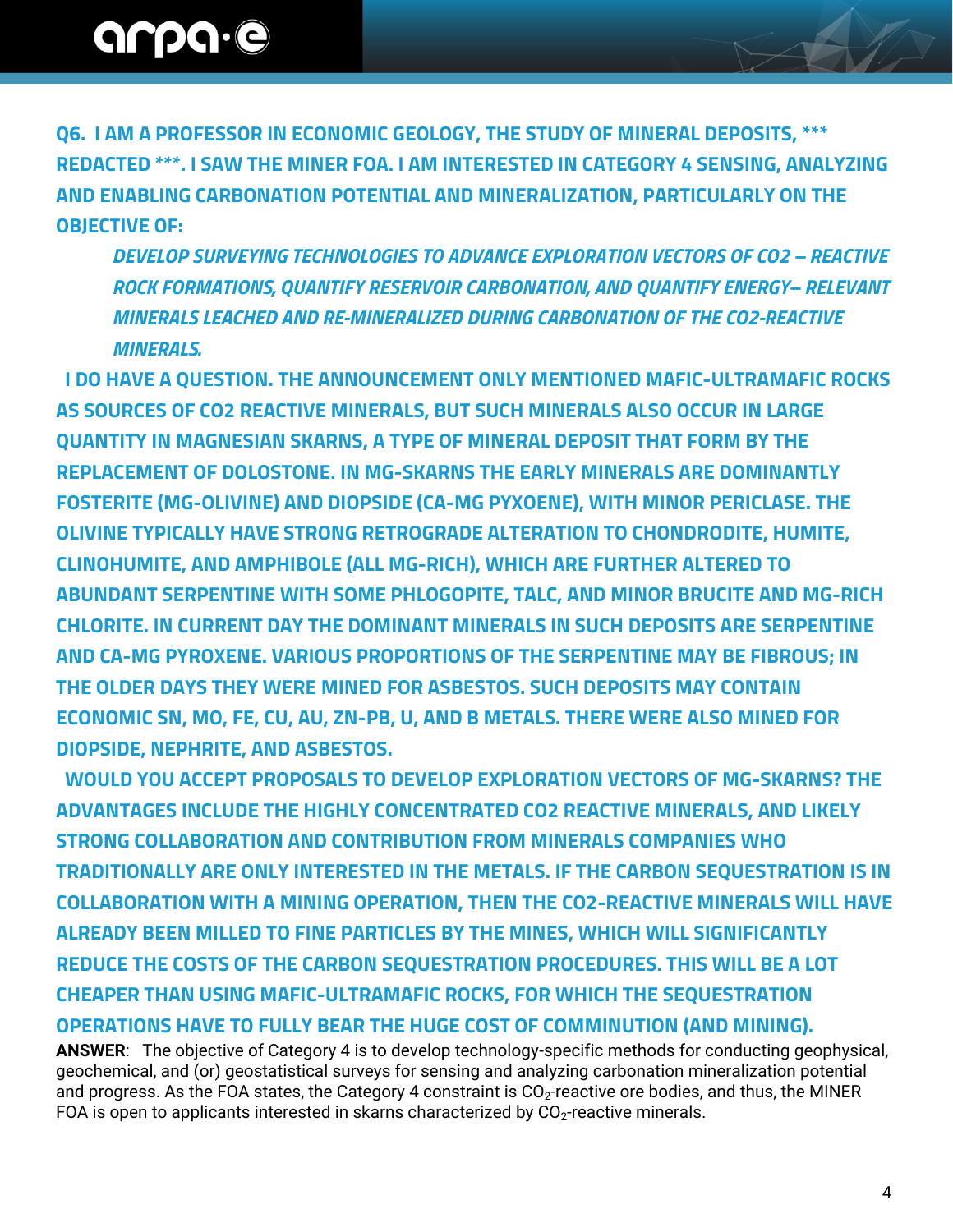# arpa.e

The response emphasizes  $CO_2$ -reactive minerals due to the nature of skarns being of metasomatic origin. The mineral associations are derived from a compositional continuum of protolith compositions (e.g., dolomite and calcite) to complete skarn mineralization. The skarn mineralogy depends on protolith composition, fluid composition, spatial relations from the fluid source (i.e., skarn mineral zoning), and P-T conditions. Therefore, even unfavorable minerals such as quartz can define part of the skarn mineralogy. Again, the applicant must emphasize that  $CO_2$ -reactive minerals predominantly characterize the skarn mineralogy.

As the question further states, it is possible the CO<sub>2</sub>-reactive minerals have been milled and concentrated to fine particles by the mine. The MINER FOA is open to both ex situ and in situ approaches. Thus, the MINER FOA is open to milled  $CO<sub>2</sub>$ -reactive mineral concentrate derived from a skarn.

Lastly, the MINER FOA acknowledges that CO<sub>2</sub>-reactive ore is defined as a composite characterized by the CO<sub>2</sub>reactive gangue minerals (e.g., olivine, serpentine, etc.) and the conventional minerals containing Sn, Mo, Fe, Cu, Au, Zn-Pb, U, and B metals as the question mentions.

## **Q7. THIS IS\*\*\* REDACTED \*\*\*. WE ARE INTERESTED IN SUBMITTING A CONCEPT PAPER FOR THE RECENTLY ANNOUNCED MINER FOA AND HAVE A FEW QUESTIONS**

**1. OUR SPECIFIC QUESTION IS, WHAT IS THE CRITERIA TO DETERMINE IF \*POTENTIAL APPLICANT\* \*\*\* REDACTED \*\*\* IS A SMALL BUSINESS? ANSWER**: Please see ARPA-E General FAQ 3.4 [\(General Questions | arpa-e.energy.gov](https://arpa-e.energy.gov/faqs/general-questions) ).

### **2. CAN YOU TELL US MORE ABOUT THE CRITERIA FOR THE FOREIGN WORK WAIVER? THERE ARE NOT A LOT OF ANSWERS IN THE FAQS.**

**ANSWER**: While foreign entities are typically eligible to apply for funding under ARPA-E FOAs, ARPA-E will only make an award of funding to a U.S. affiliate or subsidiary entity (i.e. incorporated in the United States or a U.S. territory). Rarely, a "foreign work waiver" may be provided by ARPA-E in order to allow performance of part of the work outside of the United States. ARPA-E's provision of a foreign work waiver is a fact dependent, case-by-case determination that is made only in exceptional circumstances and only for discrete parts of an award that necessitate foreign work. Applicants that anticipate the need for a foreign work waiver to perform some work outside of the U.S. should review the sample and template Business Assurances & Disclosures Forms (BADF) on ARPA-E eXCHANGE (Please note that that the BADF is usually required with Full Application submissions and has not been posted under the MINER FOA template documents in eXCHANGE yet. However, interested applicants may reference the BADFs listed under other ARPA-E FOAs). Also, because eligibility criteria may vary between FOAs, ARPA-E suggests that applicants check the complete list of "Eligible Applicants" provided in the FOA under which they wish to apply to confirm they are eligible.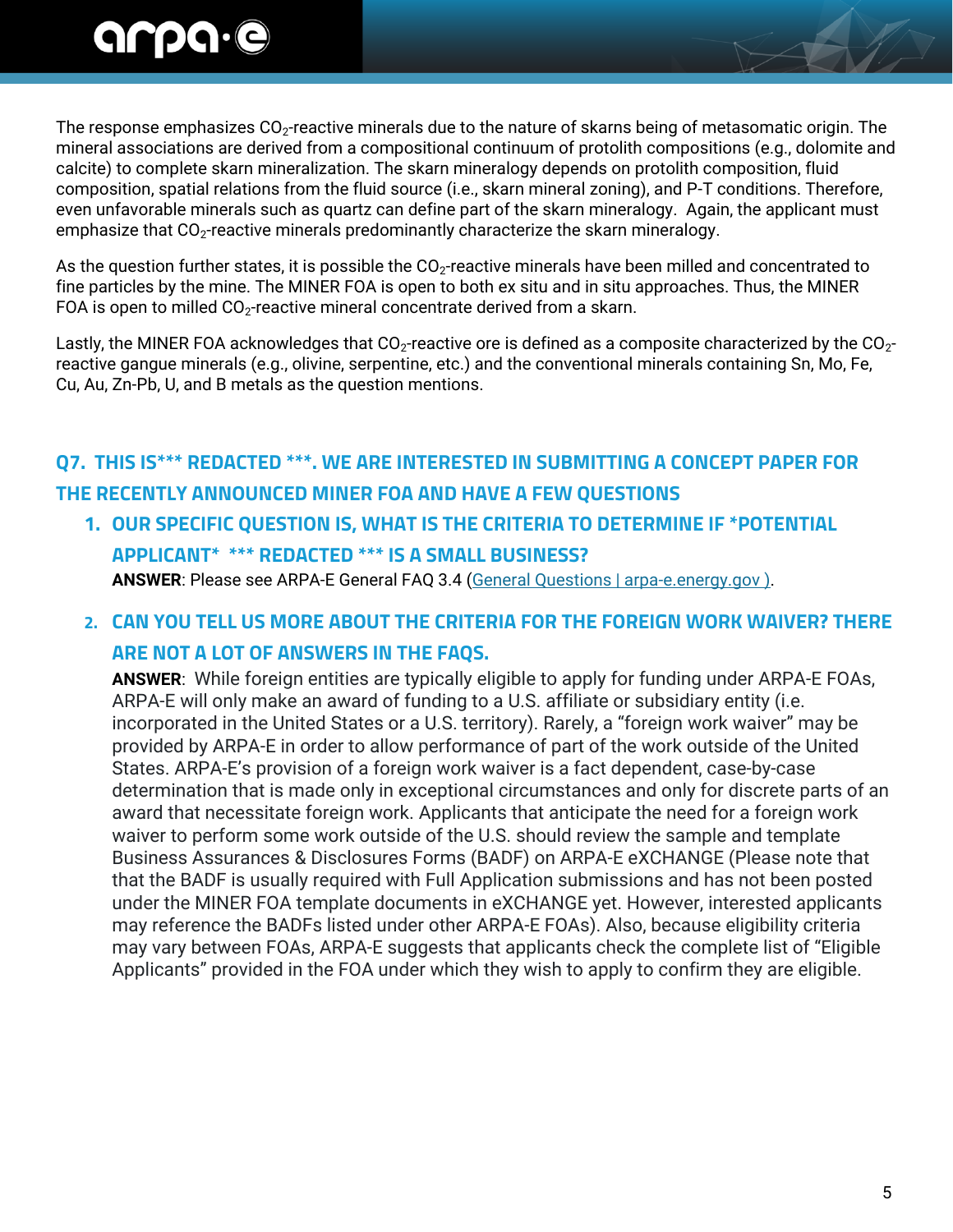**Q8. I AM PLANNING A CONCEPT PAPER SUBMISSION FOR THE MINER FOA AND WOULD LIKE TO REQUEST CLARIFICATION ON THE ELIGIBILITY CRITERIA OUTLINED IN THE FOA AND FAQ. FOR OUR TEAMING APPROACH, NETL (AN FFRDC) WILL LEAD THE PROJECT AND A FOREIGN ENTITY (CANADIAN SMALL BUSINESS) WILL BE A TEAMING PARTNER. THE FOREIGN ENTITY DOES NOT HAVE A US AFFILIATE OR SUBSIDIARY. THE FAQ STATES:**

*RARELY, A "FOREIGN WORK WAIVER" MAY BE PROVIDED BY ARPA-E IN ORDER TO ALLOW PERFORMANCE OF PART OF THE WORK OUTSIDE OF THE UNITED STATES. ARPA-E'S PROVISION OF A FOREIGN WORK WAIVER IS A FACT DEPENDENT, CASE-BY-CASE DETERMINATION THAT IS MADE ONLY IN EXCEPTIONAL CIRCUMSTANCES AND ONLY FOR DISCRETE PARTS OF AN AWARD THAT NECESSITATE FOREIGN WORK.*

 **MY QUESTIONS ARE AS FOLLOWS:**

- **1. WE BELIEVE WE HAVE A SPECIAL CIRCUMSTANCE THAT NECESSITATES FOREIGN WORK. WHEN WILL A DETERMINATION BE MADE ON WHETHER A FOREIGN WORK WAIVER WILL BE GRANTED?**
- **2. SINCE THE FOREIGN WORK WAIVER REQUEST IS SUBMITTED WITH THE FULL PROPOSAL (PART OF THE BUSINESS ASSURANCES & DISCLOSURES FORM), COULD A CONCEPT PAPER OR FULL PROPOSAL APPLICATION BE REJECTED ON THE BASIS OF HAVING A FOREIGN ENTITY AS A TEAMING PARTNER? ANSWER**:
	- 1. Determinations on requests for Foreign Work Waivers are made prior to award.
	- 2. An application will be considered if it meets the requirements in Section III.A. Eligible Applicants of the FOA. ARPA-E makes an independent assessment of each compliant and responsive Concept Paper and Full Application based on the FOA criteria and program policy factors in Sections V.A.1 and V.B.1 of the FOA.

#### **Q9. IS THE ARPA-E MINE PROGRAM INTERESTED IN OUR PROPOSAL IF WE FOCUS ON BORON?**

**ANSWER**: As the FOA states in section of MINER-DE-FOA-0002707 I.F (Technical Categories of Interest); MINER SBIR/STTR DE-FOA-002707 section I.G, the constraint is CO2-reactive ore bodies. However, boron is not listed on the critical minerals list and is not particularly energy relevant.